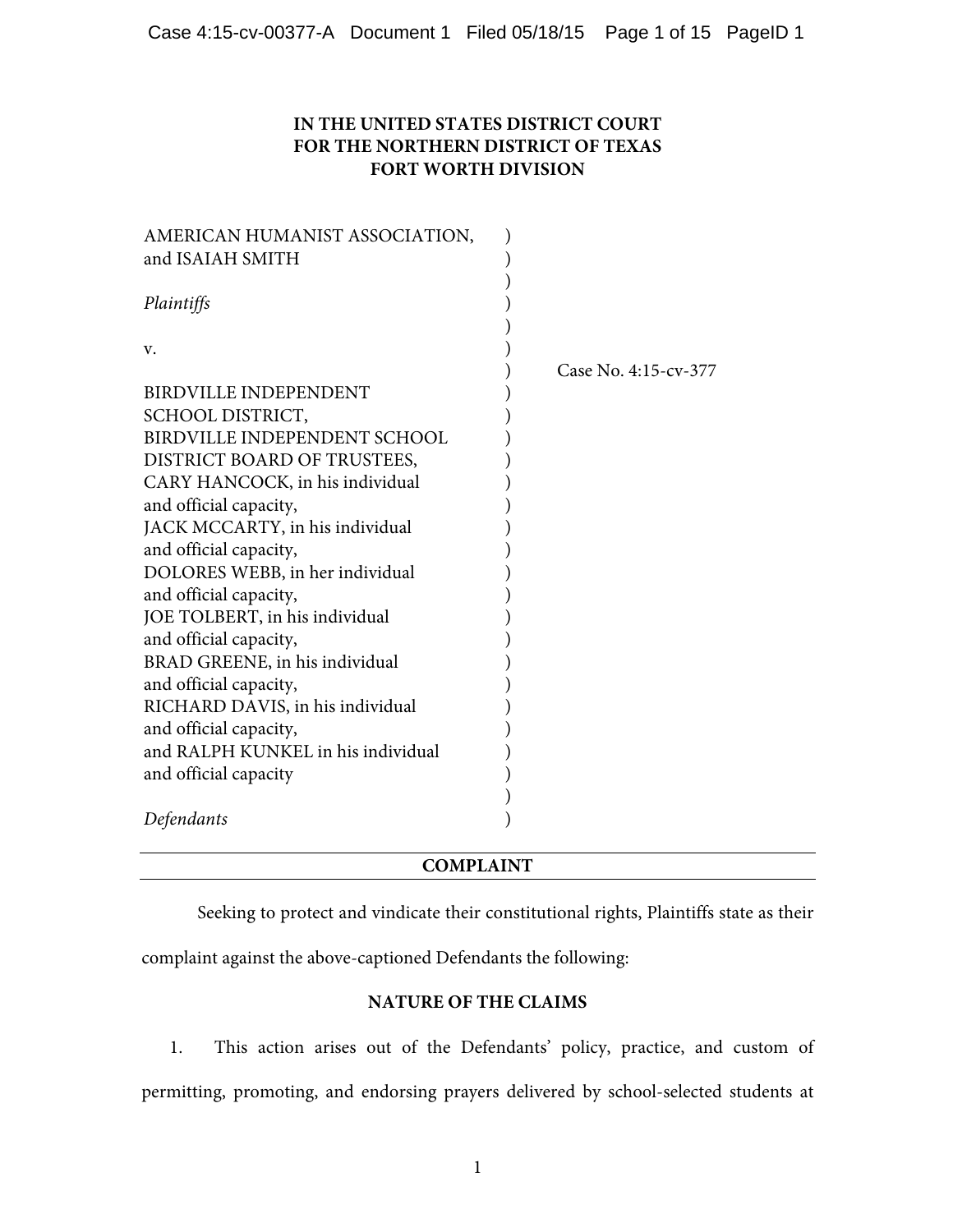meetings of the Birdville Independent School District's Board of Trustees in violation of the Establishment Clause of the First Amendment to the United States Constitution.

2. Plaintiffs seek injunctive relief, declaratory relief under 28 U.S.C. § 2201, and damages under 42 U.S.C. § 1983 against the Defendants to redress this constitutional violation, together with recovery of attorney's fees and costs under 42 U.S.C. § 1988.

### **JURISDICTION AND VENUE**

3. This case arises under the First Amendment to the Constitution of the United States and therefore presents a federal question within this Court's jurisdiction pursuant to 28 U.S.C. §§ 1331 and 1343(a)(3).

4. Venue is proper within this judicial district pursuant to 28 U.S.C. § 1391(b)(1) because at least one defendant resides within the boundaries of the Northern District of Texas and all defendants are residents of the State of Texas; and pursuant to 28 U.S.C. § 1391(b)(2) because the events giving rise to the Plaintiffs' claims occurred in this judicial district.

#### **PARTIES**

5. Plaintiff American Humanist Association ("AHA") is a nonprofit 501(c)(3) organization incorporated in Illinois with its principal place of business at 1777 T Street N.W., Washington, D.C. AHA is a membership organization, with over 30,000 members, 180 chapters and affiliates nationwide, and over 420,000 online supporters and followers. AHA promotes humanism and is dedicated to advancing and preserving separation of church and state and the constitutional rights of humanists, atheists, and other freethinkers. AHA brings this action to assert the First Amendment rights of its members.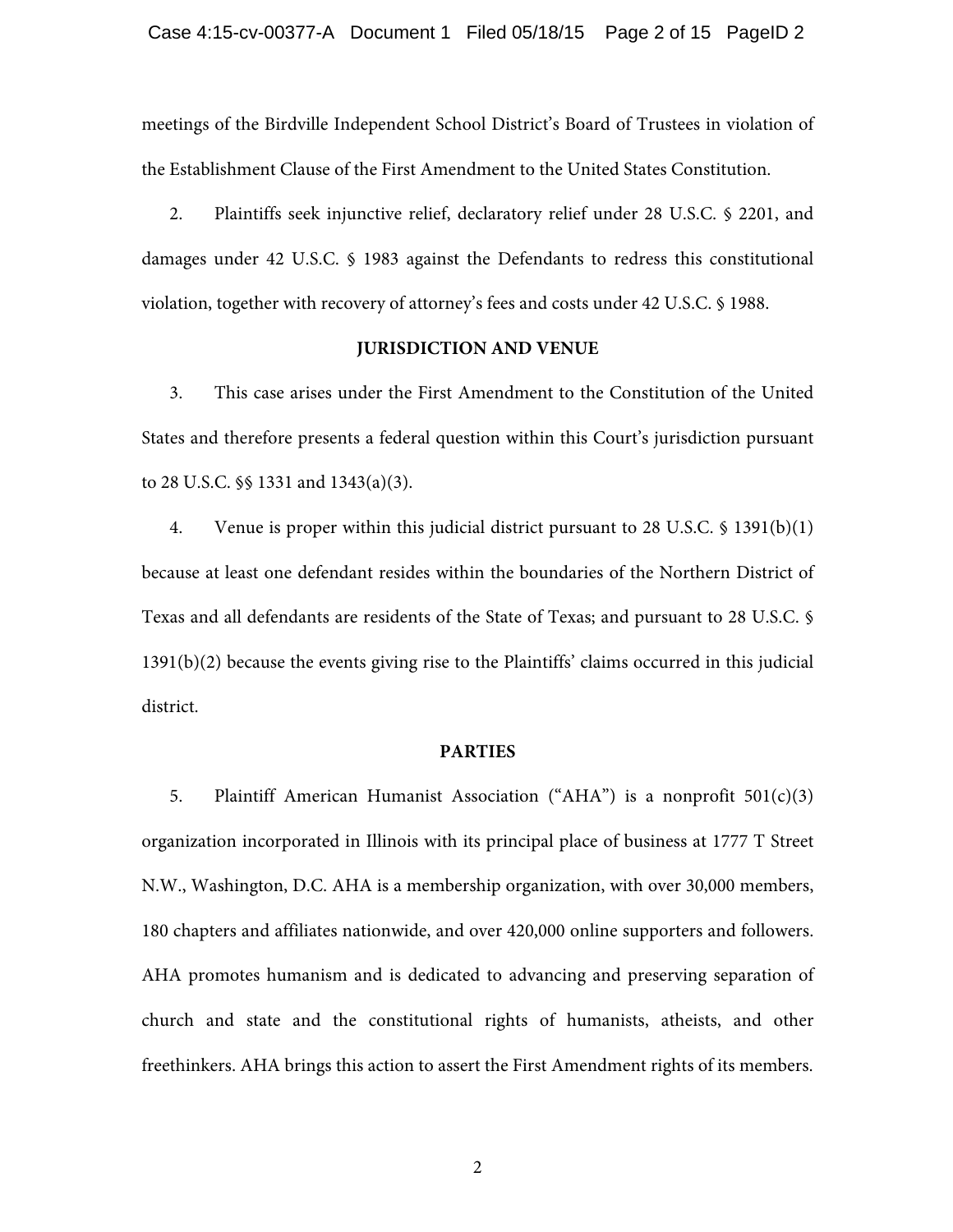### Case 4:15-cv-00377-A Document 1 Filed 05/18/15 Page 3 of 15 PageID 3

6. Plaintiff Isaiah Smith is a citizen of the United States and the State of Texas, and at all times relevant to the facts stated herein resided in Tarrant County, Texas within the Birdville Independent School District. He is a member of the AHA. Mr. Smith attended Birdville High School, a school within the School District, and graduated in May 2014. Mr. Smith has attended numerous School Board meetings during his time as a student and as an alumnus because he believes it is vitally important for citizens to attend such meetings in order to monitor the behavior of their government representatives and ensure their accountability. Mr. Smith has had unwelcome contact with the School District's Christian prayers, which make him feel violated and uncomfortable because it appears to him that the Defendants are endorsing a particular religious ideology over his and all others, as well as religion over non-religion.

7. Defendant Birdville Independent School District ("School District") is the governing body of public schools in Richland Hills, Texas, as well as portions of Colleyville, Fort Worth, Haltom City, Hurst, North Richland Hills, and Watauga, Texas, and exists pursuant to the laws of the State of Texas.

8. Defendant Birdville Independent School District Board of Trustees ("School Board") is the governing body of the School District. According to Birdville ISD policy BA (Legal), "The Board shall constitute a body corporate and shall have the exclusive power to govern and oversee the management of the public schools of the District. Education Code 11.051(a), 11.151(b)." The School Board consists of seven members.

9. Defendant Cary Hancock is president of the School Board and resides in Tarrant County, Texas within the School District. He is a Christian and a member of the North Richland Hills Baptist Church.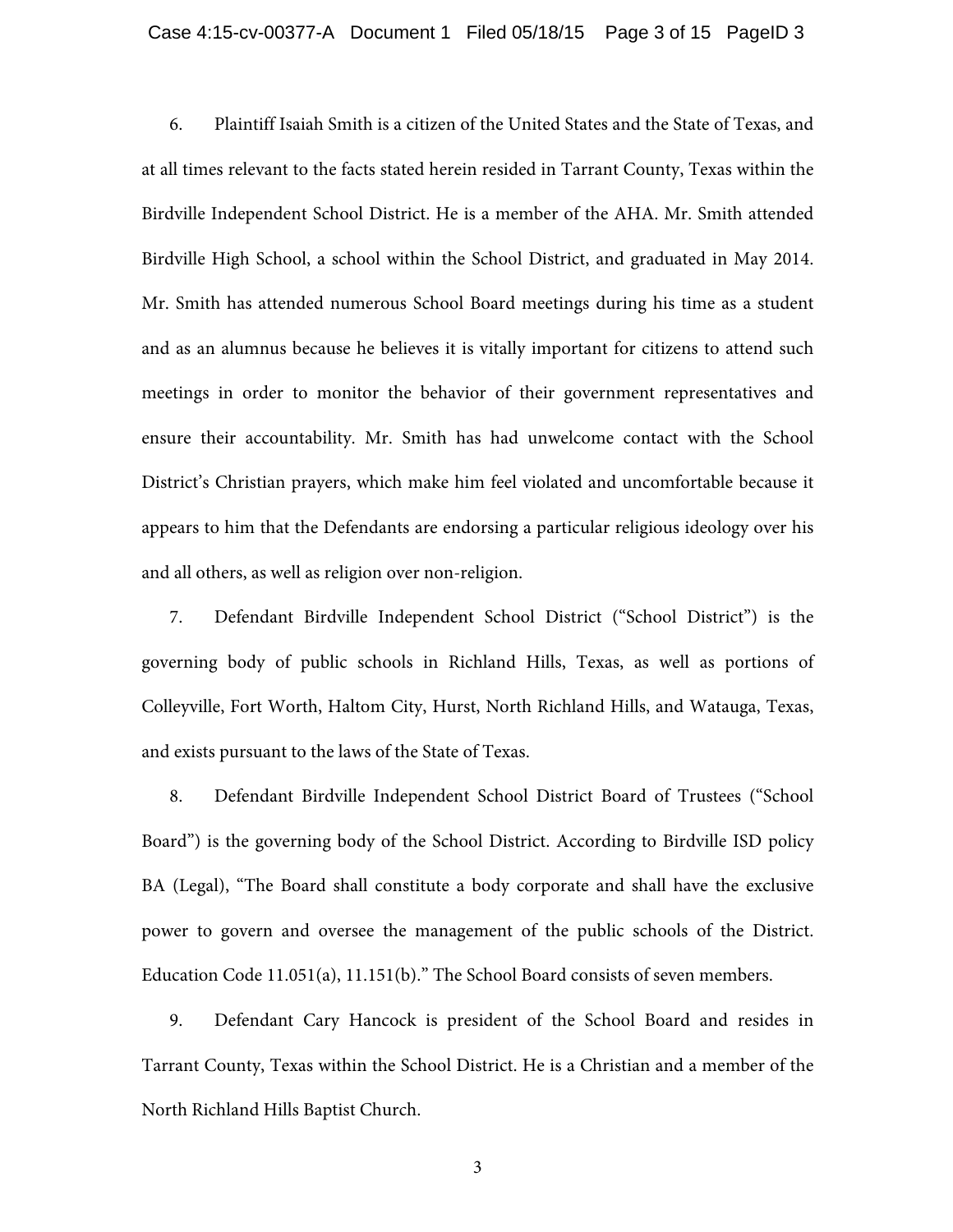10. Defendant Jack McCarty is vice president of the School Board and resides in Tarrant County, Texas within the School District. He is a Christian and a member of the North Richland Hills Baptist Church.

11. Defendant Dolores Webb is secretary of the School Board and resides in Tarrant County, Texas within the School District. She is a Christian and a member of Legacy Church of Christ.

12. Defendant Joe Tolbert is a member of the School Board and resides in Tarrant County, Texas within the School District. He is a Christian and a member of The Hills Church of Christ.

13. Defendant Brad Greene is a member of the School Board and resides in Tarrant County, Texas within the School District. He is a Christian and a member of the North Richland Hills Baptist Church.

14. Defendant Richard Davis is a member of the School Board and resides in Tarrant County, Texas within the School District. He is a Christian and a member of the Birdville Baptist Church.

15. Defendant Ralph Kunkel is a member of the School Board and resides in Tarrant County, Texas within the School District. He is a Christian and a member of North Richland Hills Baptist Church.

### **FACTS**

- 16. The facts alleged as to the parties above are incorporated by reference.
- 17. Defendant McCarty has been a member of the School Board since 2011.
- 18. Defendant Webb has been a member of the School Board since 1990.
- 19. Defendant Tolbert has been a member of the School Board since 2006.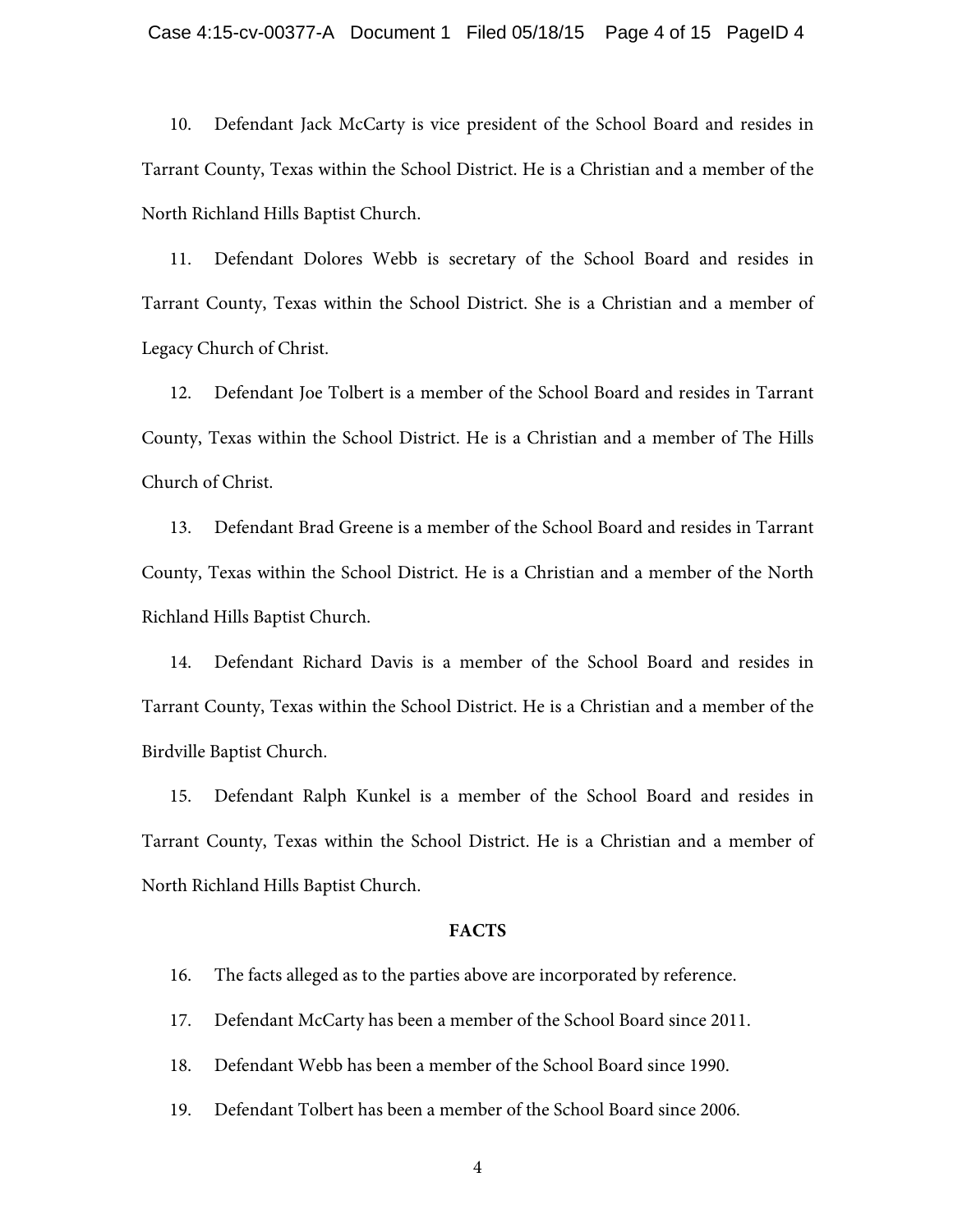#### Case 4:15-cv-00377-A Document 1 Filed 05/18/15 Page 5 of 15 PageID 5

20. Defendant Greene has been a member of the School Board since 2009.

21. Defendant Davis has been a member of the School Board since 2006.

22. Defendant Kunkel has been a member of the School Board since 2002.

23. According to their public profiles on the School District's official website, each School Board member is a member of the Christian faith. A true and accurate depiction of each profile on the School District's website is attached as Exhibit 1.

24. The School Board holds monthly regular meetings.

25. The School Board also periodically holds special meetings.

26. Regular School Board meetings consist of a closed session, which is not open to the public, and an open session, which is open to the public.

27. All regular School Board meetings take place in the School District Administration Building Board Room, 6125 East Belknap, Haltom City, Texas 76117.

28. Open sessions of regular meetings start at 7 p.m.

29. The regular School Board meetings are the primary means for citizens to observe and participate in the business of governing the School District.

30. The official agendas for the School Board meetings are available on its website at the following URL: http://schools.birdvilleschools.net/Page/30913.

31. Since at least 1997, Defendants' policy, practice, and custom have been to permit, promote, and endorse prayers at the beginning of the open portion of regular School Board meetings. True and accurate depictions of the School Board agendas from this period indicating these facts are attached as Exhibit 2–Exhibit 19. Because the School Board agendas contain the names of minors throughout, Exhibit 2–Exhibit 19 have been filed separately under seal.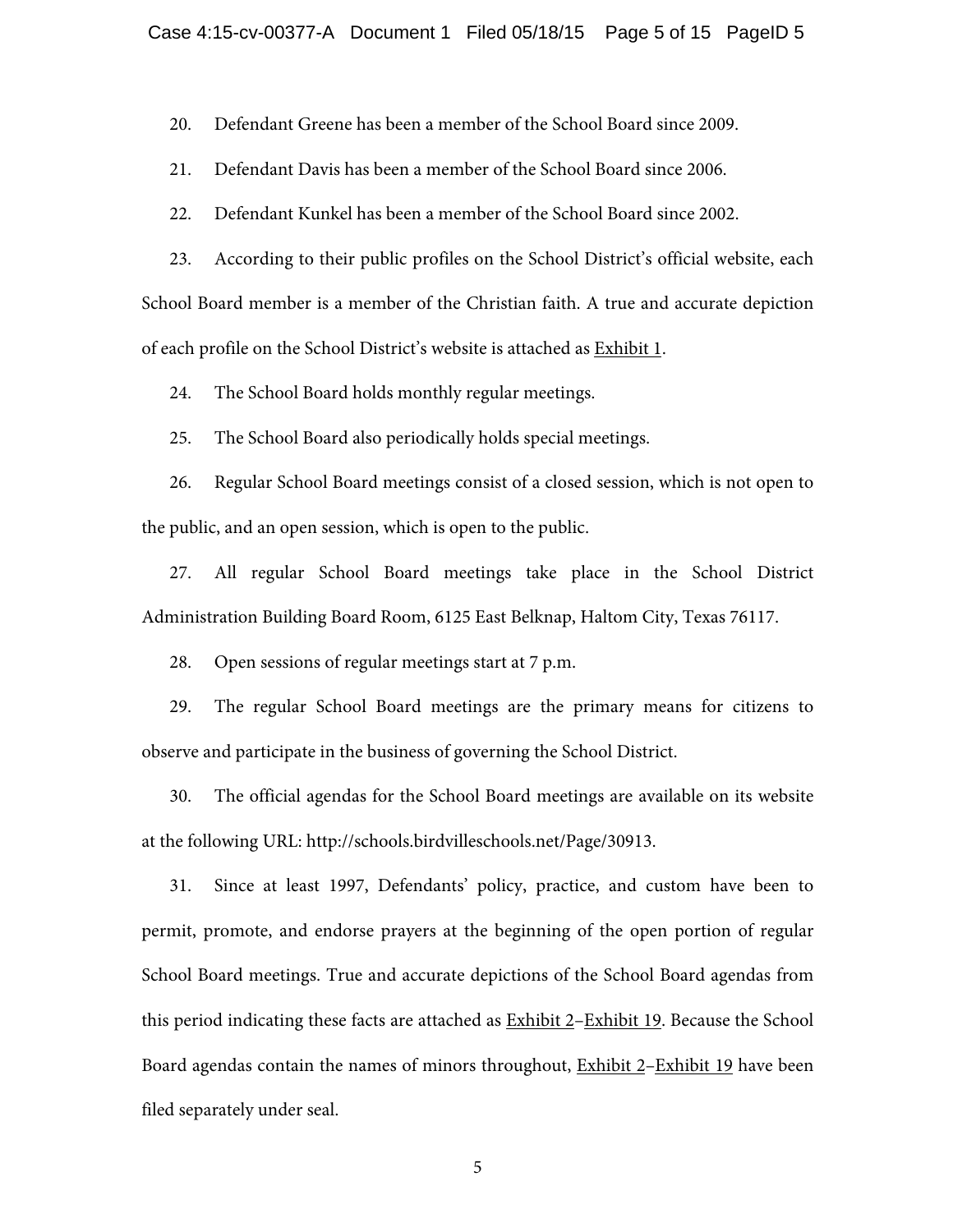32. Since at least 1997, Defendants and their agents and employees have had a policy, practice, and custom of selecting young elementary and middle school students from schools within the School District to deliver prayers as part of the regular School Board meetings. Occasionally, Defendants invite high school students to deliver the prayers.

33. The prayers are often Christian and make specific references to Jesus and Christ.

34. Prior to the March 26, 2015 School Board meeting, every agenda for regular meetings had a heading or subheading referring to an invocation.

35. For example, at the September 25, 2014 School Board meeting, the meeting agenda contained the heading "INVOCATION AND PLEDGES OF ALLEGIANCE," with the subheading "Invocation." Ex. 18 at 35.

36. The invocation delivered at the September 25, 2014 School Board meeting was a prayer delivered by a middle school student, K.W., a minor.

37. At the October 23, 2014 School Board meeting, the meeting agenda contained the heading "INVOCATION AND PLEDGES OF ALLEGIANCE," with the subheading "Invocation." Ex. 18 at 39.

38. The invocation delivered at the October 23, 2014 School Board meeting was a prayer delivered by an elementary school student, A.A., a minor.

39. At the November 20, 2014 School Board meeting, the meeting agenda contained the heading "INVOCATION AND PLEDGES OF ALLEGIANCE," with the subheading "Invocation." Ex. 18 at 44.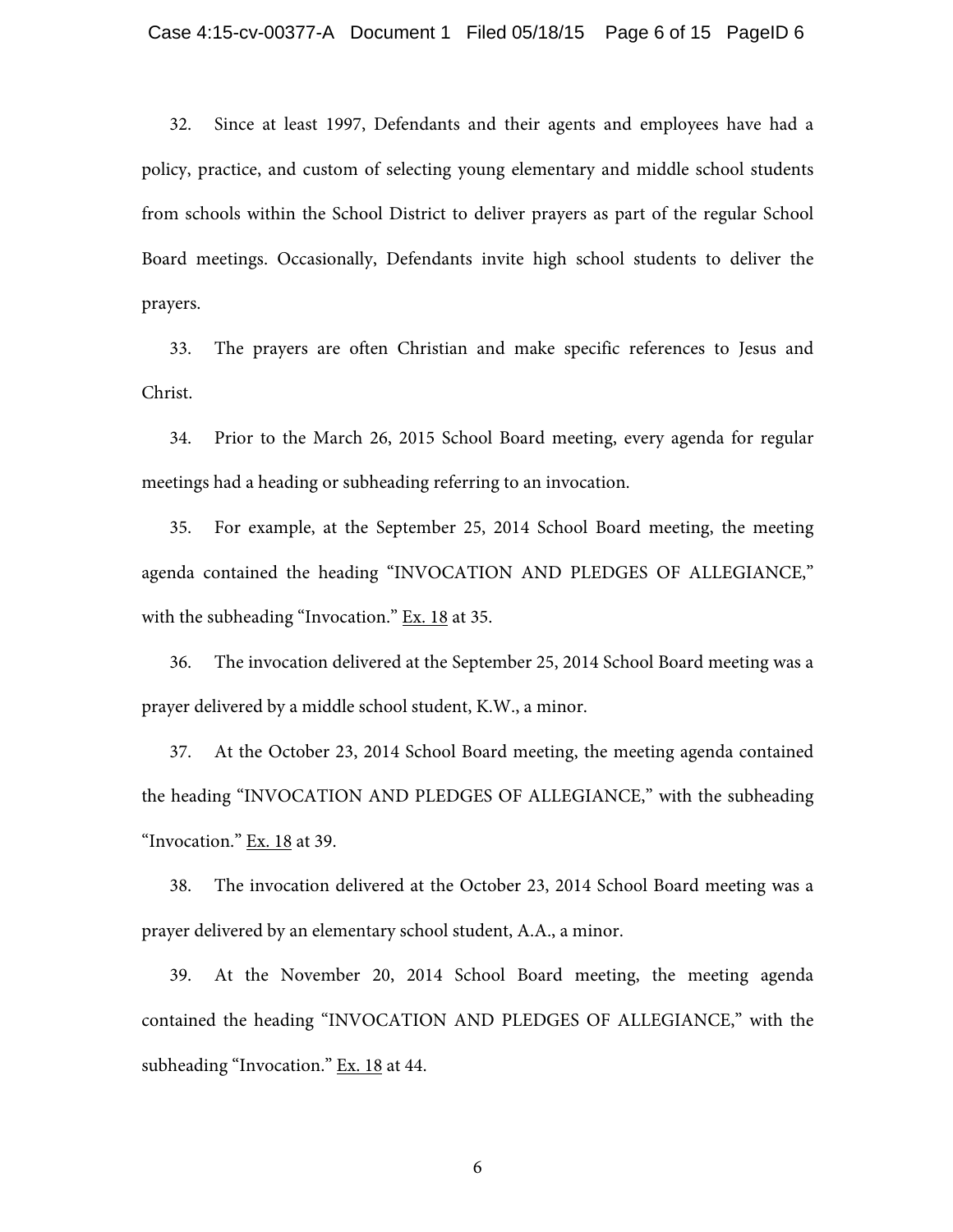### Case 4:15-cv-00377-A Document 1 Filed 05/18/15 Page 7 of 15 PageID 7

40. The invocation delivered at the November 20, 2014 School Board meeting was a prayer delivered by an elementary school student, C.A., a minor.

41. At the December 11, 2014 School Board meeting, the meeting agenda contained the heading "INVOCATION AND PLEDGES OF ALLEGIANCE," with the subheading "Invocation." Ex. 18 at 47.

42. The invocation delivered at the December 11, 2014 School Board meeting was a prayer delivered by an elementary school student, C.B., a minor.

43. The invocation C.B. delivered at the December 11, 2014 School Board was the following:

"Please bow your heads in prayer. Heavenly father, thank you for the blessings that we've received. Please guide our School Board in making the best decisions that will benefit the students, parents, and staff of the School District. Help them to stay focused on their goals, to keep our school on a forward and positive avenue."

44. At the January 22, 2015 School Board meeting, the meeting agenda contained the heading "INVOCATION AND PLEDGES OF ALLEGIANCE," with the subheading "Invocation." Ex. 19 at 2.

45. The invocation delivered at the January 22, 2015 Board meeting was a prayer delivered by an elementary school student, M.P., a minor.

46. At the February 26, 2015 School Board meeting, the meeting agenda contained the heading "INVOCATION AND PLEDGES OF ALLEGIANCE." Ex. 19 at 7.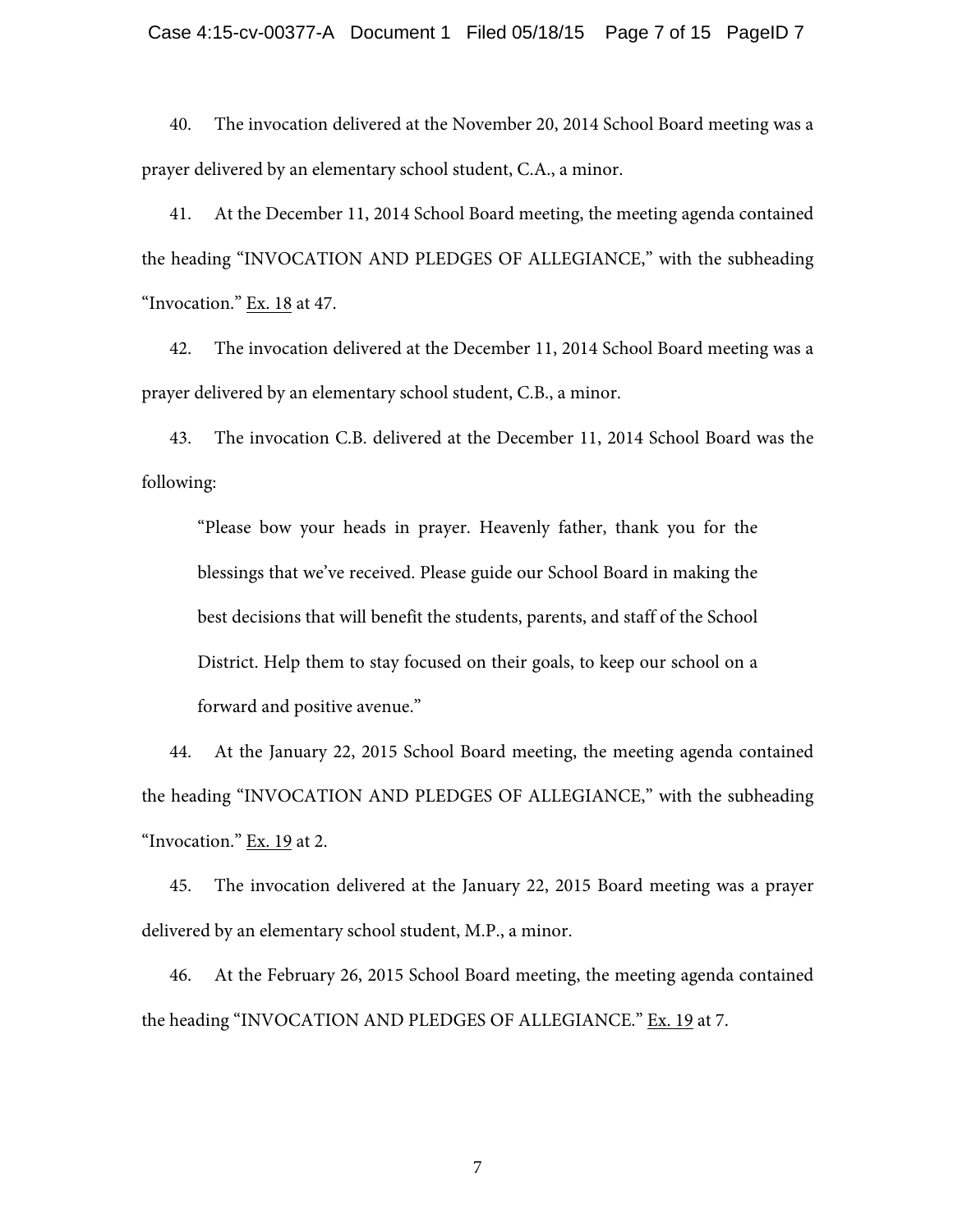47. The invocation delivered at the February 26, 2015 School Board meeting was a prayer delivered by either H.B., a minor, or D.J., a minor, both of whom are high school students.

48. For the March 26, 2015 School Board meeting, the School Board altered the meeting agenda heading it had used for all its previous meetings from "INVOCATION AND PLEDGES OF ALLEGIANCE" to "INTRODUCTION OF MEETING," which now includes the subheadings "Pledges of Allegiance" and "Student Expression." Ex. 19 at 10.

49. Defendants Hancock, McCarty, Webb, Tolbert, Greene, Davis, and Kunkel regularly participate in the prayers.

50. Defendants intended, knew, or should have known that invocations delivered at the above-mentioned School Board meetings would take the form of prayers.

51. Plaintiffs are not aware of a single prayer delivered at Defendants' meetings that was a non-Christian prayer, such as a Muslim prayer or a Humanist invocation.

52. The prayers are directed to the public through the use of words such as "let us pray" and "please stand for the prayer," "please bow your heads," and similar phrases.

53. In addition to the students present at the meetings to deliver the School Board's opening prayers, students and teachers regularly attend School Board meetings as well.

54. For example, at the October 23, 1997 School Board meeting, during which the invocation was delivered by a Smithfield Middle School student, the School Board presented several awards to School District teachers and recognized several students as National Merit Semifinalists. Ex. 2 at 8.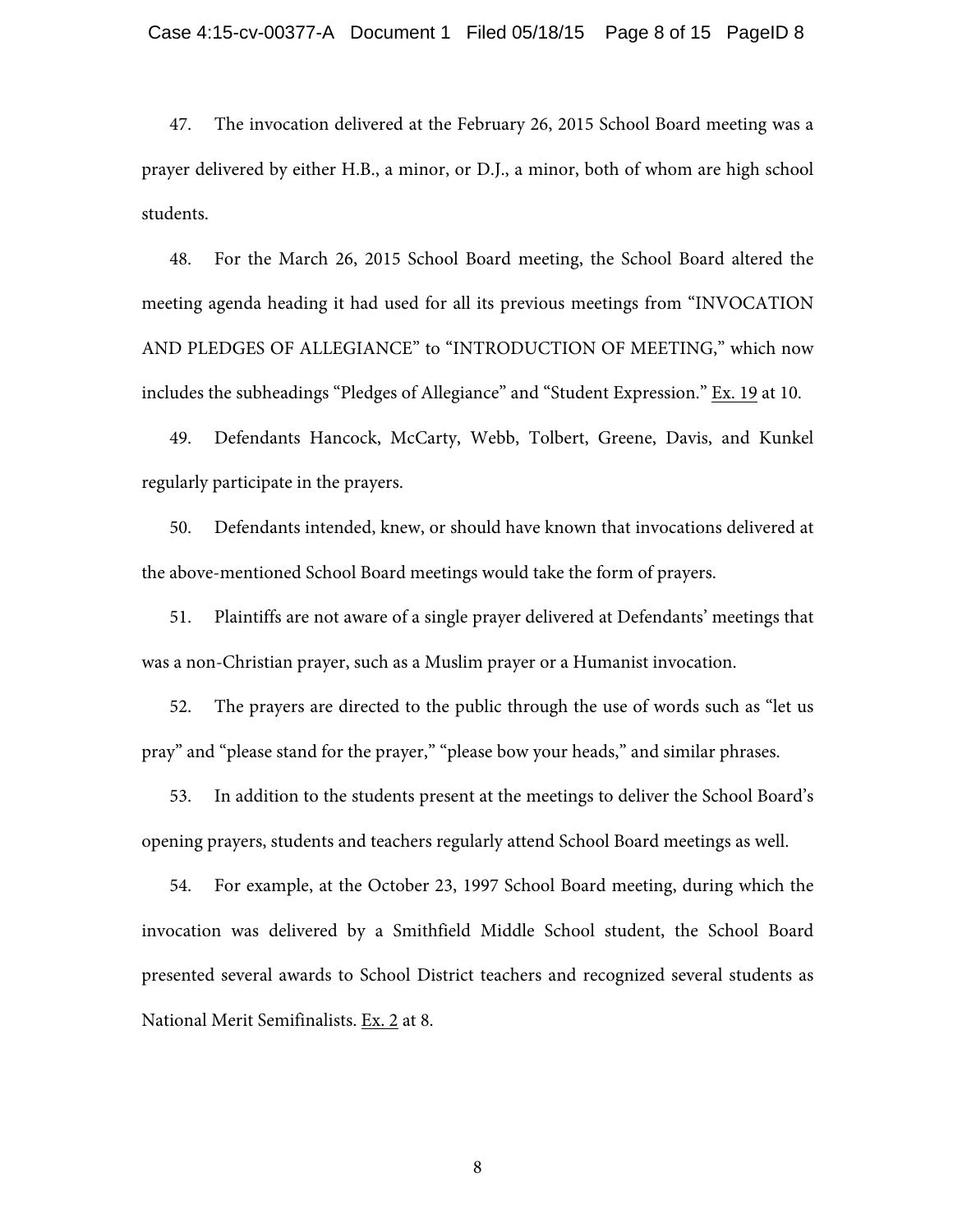55. At the March 26, 1998 School Board meeting, during which the invocation was delivered by a Hardeman Elementary School student, several coaches were recognized for having won district sports championships. Ex. 3 at 5.

56. At the May 24, 2001 School Board meeting, during which the invocation was delivered by a Snow Heights Elementary School student, a number of National Merit Scholars from the district were recognized. Ex. 6 at 12.

57. At the May 22, 2003 School Board meeting, during which the invocation was delivered by a David E. Smith Elementary student, the School Board recognized the valedictorians and salutatorians from the District's high schools. Ex. 8 at 15.

58. At the August 26, 2004 School Board meeting, during which the invocation was delivered by a Watauga Middle School student, the School Board gave Steve Ellis the Region XI Elementary Principal of the Year award. Ex. 9 at 30–31.

59. At the December 13, 2006 School Board meeting, during which the invocation was delivered by a South Birdville Elementary student, there was a performance by the Richland High School Rebellaires, a school choir group. Ex. 11 at 49.

60. At the June 26, 2008 School Board meeting, during which the invocation was delivered by an Academy at Carrie F. Thomas Elementary student, the School Board recognized the District's Special Olympics athletes, as well as the District's champion coaches and athletes. Ex. 12 at 22.

61. At the December 16, 2009 School Board meeting, during which the invocation was delivered by a Shannon Learning Center student, there was a performance by the Haltom Singers, a school choir group. Ex. 13 at 35.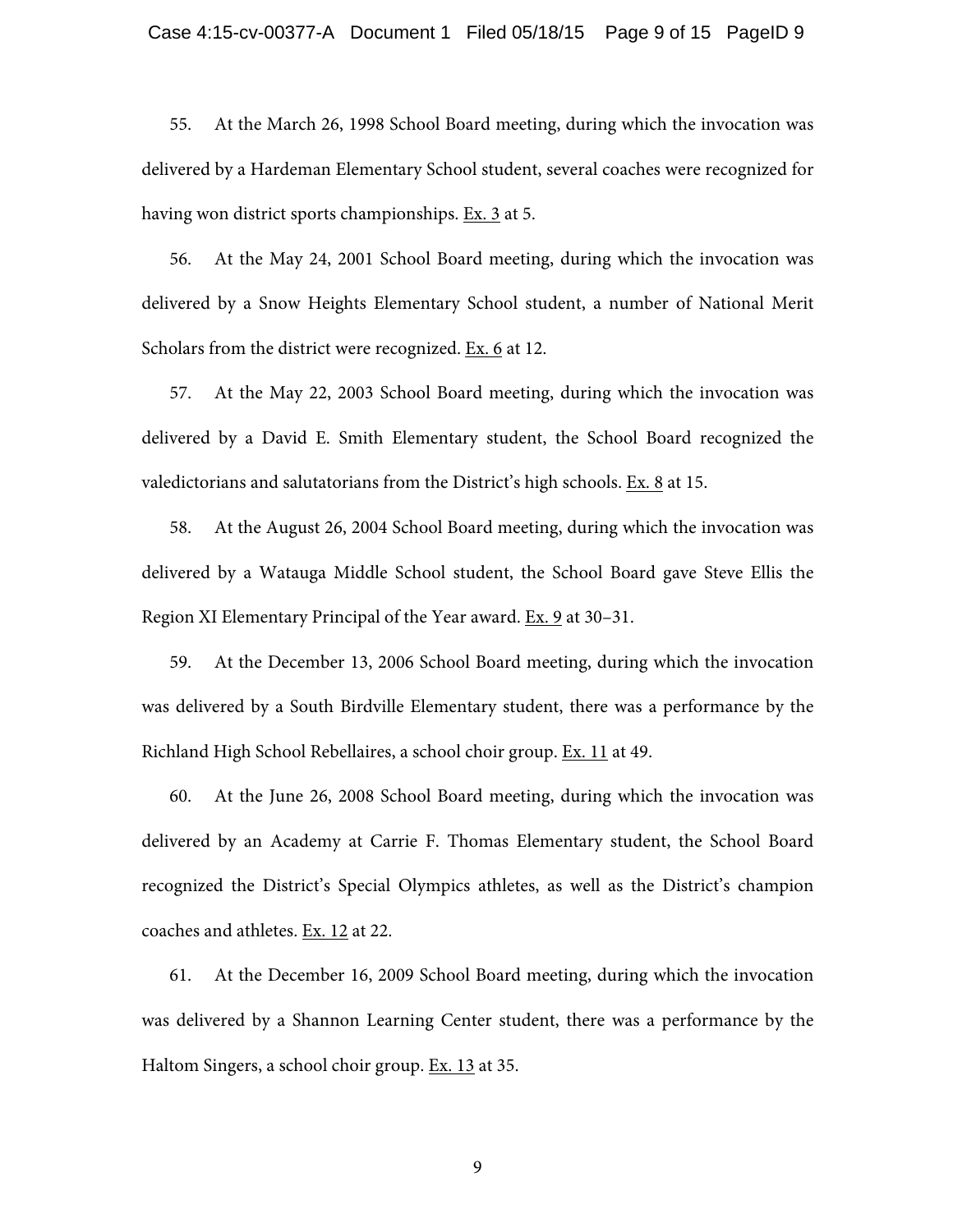62. At all relevant times, Defendants Hancock, McCarty, Webb, Tolbert, Greene, Davis, and Kunkel or their predecessors in office were acting within the course and scope of duties as members of the School Board and under color of state and local law.

63. A reasonable observer would conclude that Defendants endorsed the abovementioned prayers delivered at the beginnings of the School Board meetings.

64. Defendants' policy, practice, and custom for selecting students to give invocations at School Board meetings is intended to seek out, and has the effect of seeking out, students who will deliver prayers.

65. Defendants' agents and employees carry out Defendants' policy, practice, and custom of seeking out students who will deliver prayers at School Board meetings.

66. Defendants' policy, practice, and custom of selecting students to deliver prayers at School Board meetings, regardless of whether the prayers are Christian or nonsectarian, endorses and advances religion over non-religion.

67. A reasonable observer would conclude that Defendants' actions in inviting school children to deliver prayers at Board Meetings to be an endorsement of religion generally, and of Christianity specifically.

68. Plaintiff Smith has attended School Board meetings on numerous occasions, including the December 11, 2014 and April 23, 2015 meetings.

69. Plaintiff Smith considers the School Board's prayers to be divisive and exclusionary, leaving him to conclude that he is unwelcome at School Board meetings and a political outsider in his own community.

70. On December 15, 2014, AHA sent a letter ("AHA Letter") to Defendant Hancock and Darrell Brown, the School District's superintendent, informing them that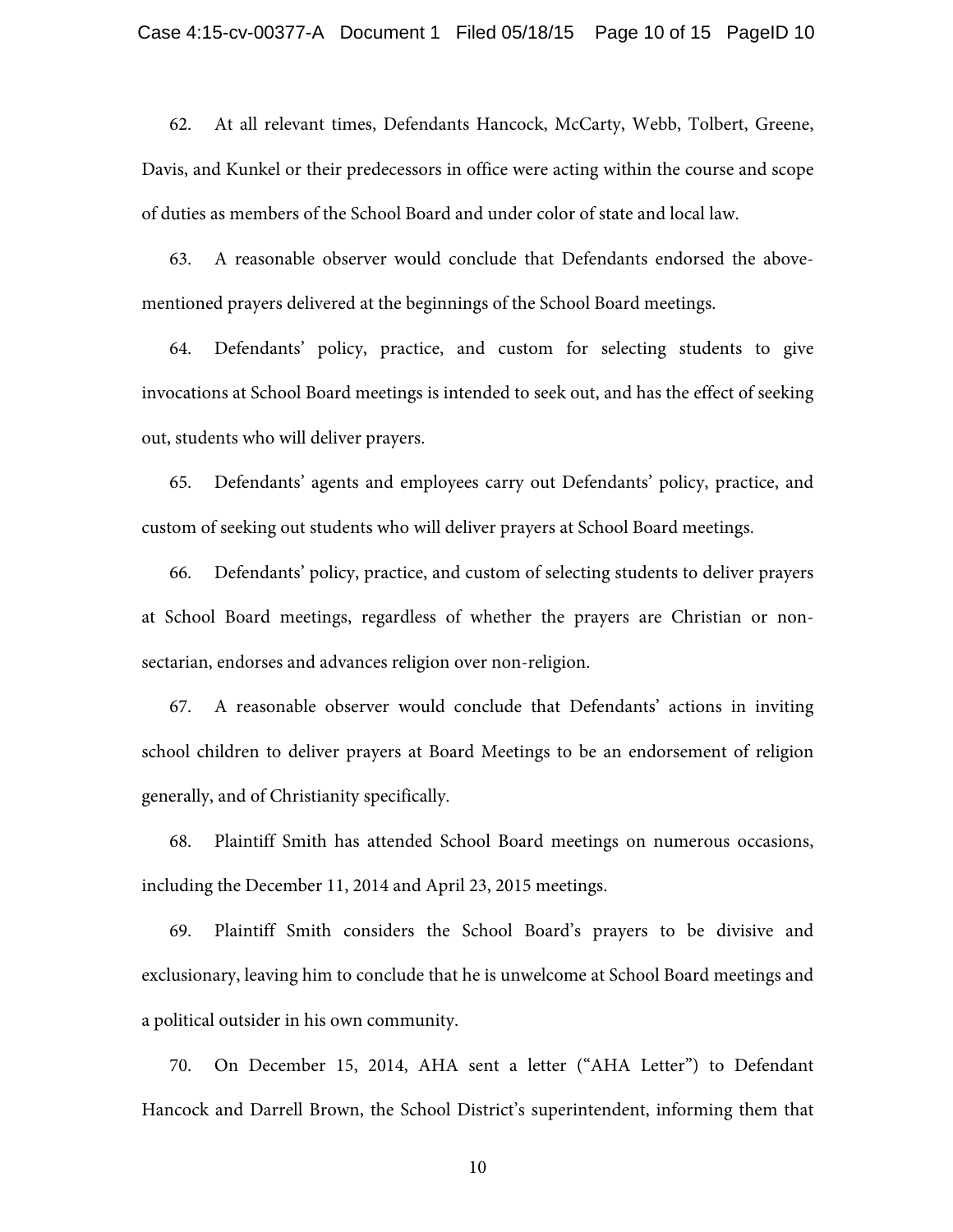Defendant School District's policy, practice, and custom of promoting and sponsoring prayers at Board meetings was unconstitutional. A true and accurate copy of the letter is attached as Exhibit 20.

71. On March 19, 2015, the School District responded to AHA through its counsel, Haley Turner, stating that it would continue its practice of allowing prayers at School Board meetings. A true and accurate copy of Defendant School District's response is attached as Exhibit 21.

72. The above-mentioned actions are part of a pattern of First Amendment violations committed by Defendants.

73. Prior to sending the December 2014 AHA Letter, AHA had notified Defendants of other First Amendment infringements occurring under their authority.

74. For example, on May 7, 2014, AHA sent a letter to Defendants and its officials at Birdville High School ("BHS"), notifying them that several of their practices violated the Establishment Clause. The letter stated in part: "This letter is to inform you of the following violations of the First Amendment of the United States Constitution: (1) School Sponsorship of Baccalaureates; (2) School-Sponsored Church Overnights and Religious Assemblies; and (3) Christian Iconography in Classrooms." A true and accurate copy of the letter is attached as Exhibit 22.

75. In October 2013, Plaintiff Smith was suspended from BHS for tearing a Bible and then carrying his ripped Bible at school. Mr. Smith carried the ripped Bible to school in response to being bullied by Christian students who told him he would go to hell because he is gay. Mr. Smith was told he could bring a Bible to school but not a ripped Bible. On October 31, 2013, AHA sent a letter to Defendants on behalf of Mr. Smith,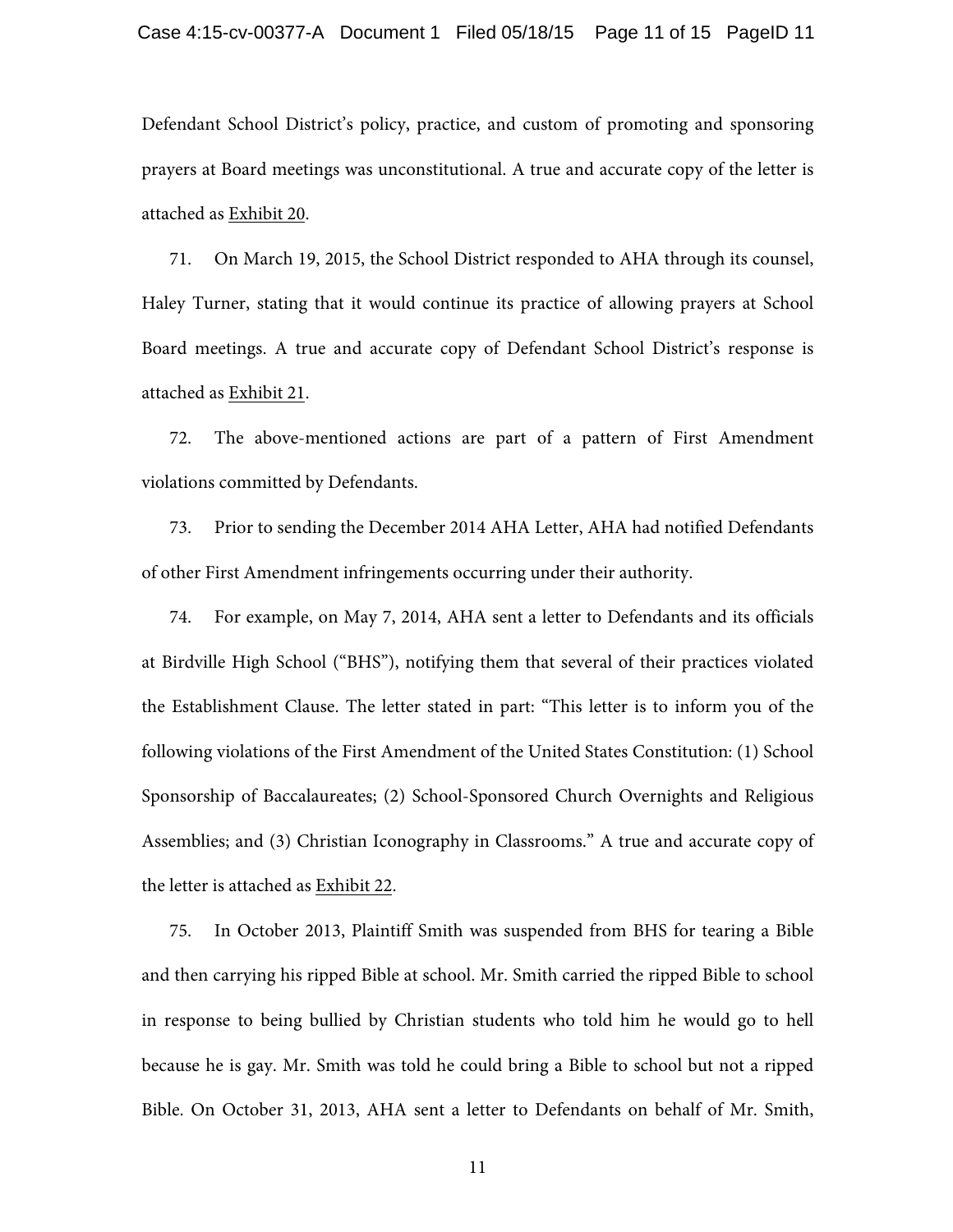informing them that "[t]he school's actions amount to egregious viewpoint discrimination in violation of the Free Speech Clause of the First Amendment." A true and accurate copy of the letter is attached herein as Exhibit 23.

76. On November 6, 2013, Defendants responded to letter, refusing to expunge his record of the suspension. A true and accurate copy of the letter is attached as Exhibit 24.

77. On November 15, 2013, AHA responded, insisting Defendants expunge his record of the suspension. A true and accurate copy of this letter is attached as Exhibit 25. Ultimately, the school agreed to expunge Mr. Smith's record of suspension.

78. The above-mentioned incidents are indicative of Defendants' broader policy, practice, and custom of favoring Christianity over all other religions and favoring religion over non-religion.

#### **CAUSES OF ACTION**

79. Defendants' policy, practice, and custom of permitting, promoting, advancing, sponsoring, and endorsing prayers at School Board meetings violates the Establishment Clause of the First Amendment to the United States Constitution ("Establishment Clause").

80. Defendants' actions and policies described above lack a secular purpose, have the effect of promoting, favoring, and endorsing religion—particularly Christianity—over non-religion, and result in an excessive entanglement between government and religion, thus violating the Establishment Clause.

81. Defendants' actions and policies described above create a coercive atmosphere where attendees, particularly children, are pressured to participate in the prayers, thus violating the Establishment Clause.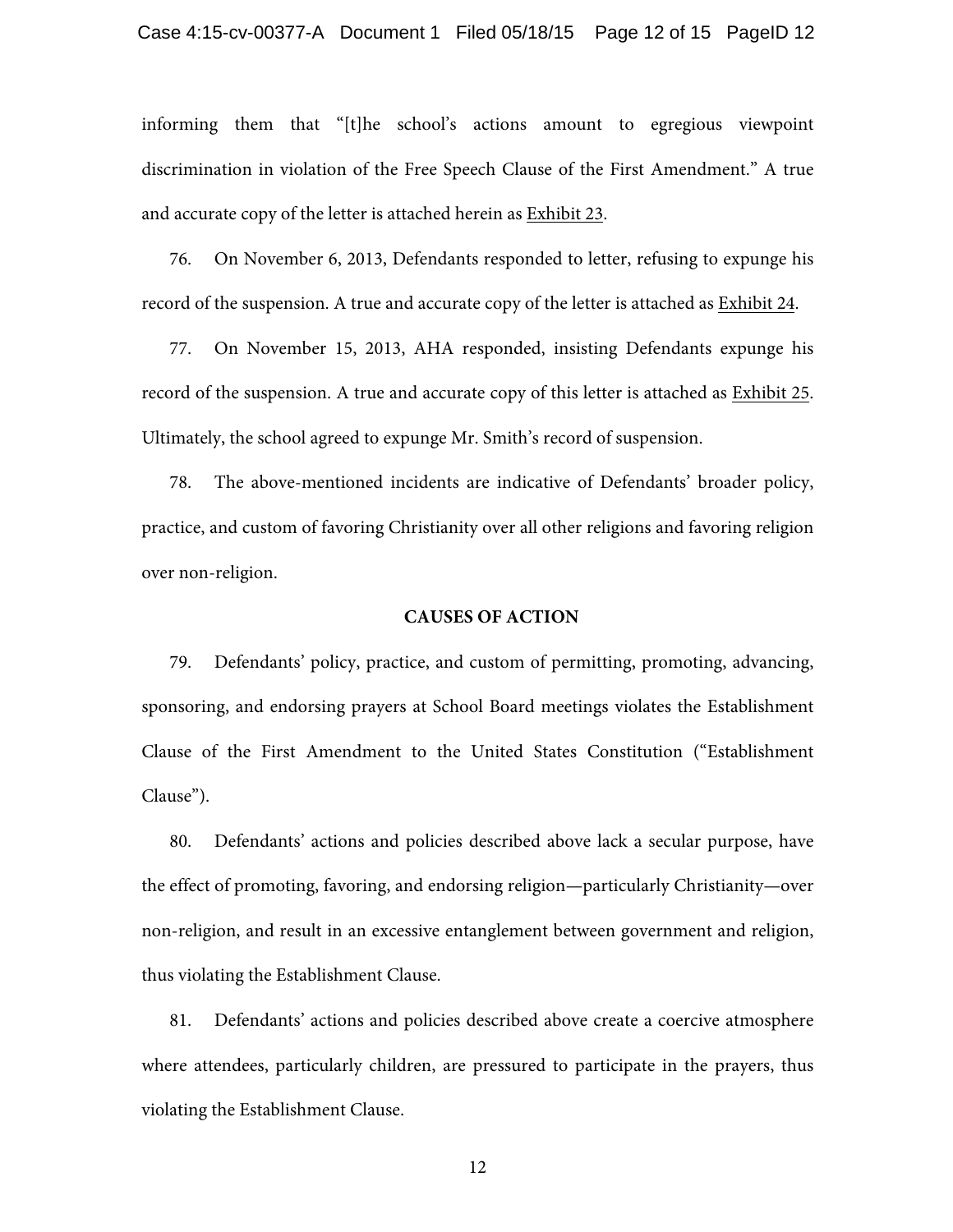82. Each of the individual Defendants, in their individual capacities, intentionally, knowingly, or recklessly violated Plaintiffs' well-settled constitutional rights under the Establishment Clause.

83. In violating the Establishment Clause as described above, Defendants acted under color of law in violation of 42 U.S.C. § 1983.

#### **RELIEF SOUGHT**

- 84. Plaintiffs respectfully request that this Court grant the following relief:
	- i. A declaratory judgment that Defendants' actions and policies described above violate the Establishment Clause of the First Amendment to the United States Constitution;
	- ii. A permanent injunction enjoining the Defendants, their successors, and any person in active concert with the Defendants from intentionally, knowingly, recklessly, or negligently allowing prayers to be delivered as part of any schoolsponsored event, including but not limited to School Board meetings;
- iii. An award of nominal damages to Plaintiffs;
- iv. An award of punitive damages to Plaintiffs from Cary Hancock in his individual capacity for his intentional, knowing, or reckless disregard of the Plaintiffs' constitutional rights;
- v. An award of punitive damages to Plaintiffs from Jack McCarthy in his individual capacity for his intentional, knowing, or reckless disregard of the Plaintiffs' constitutional rights;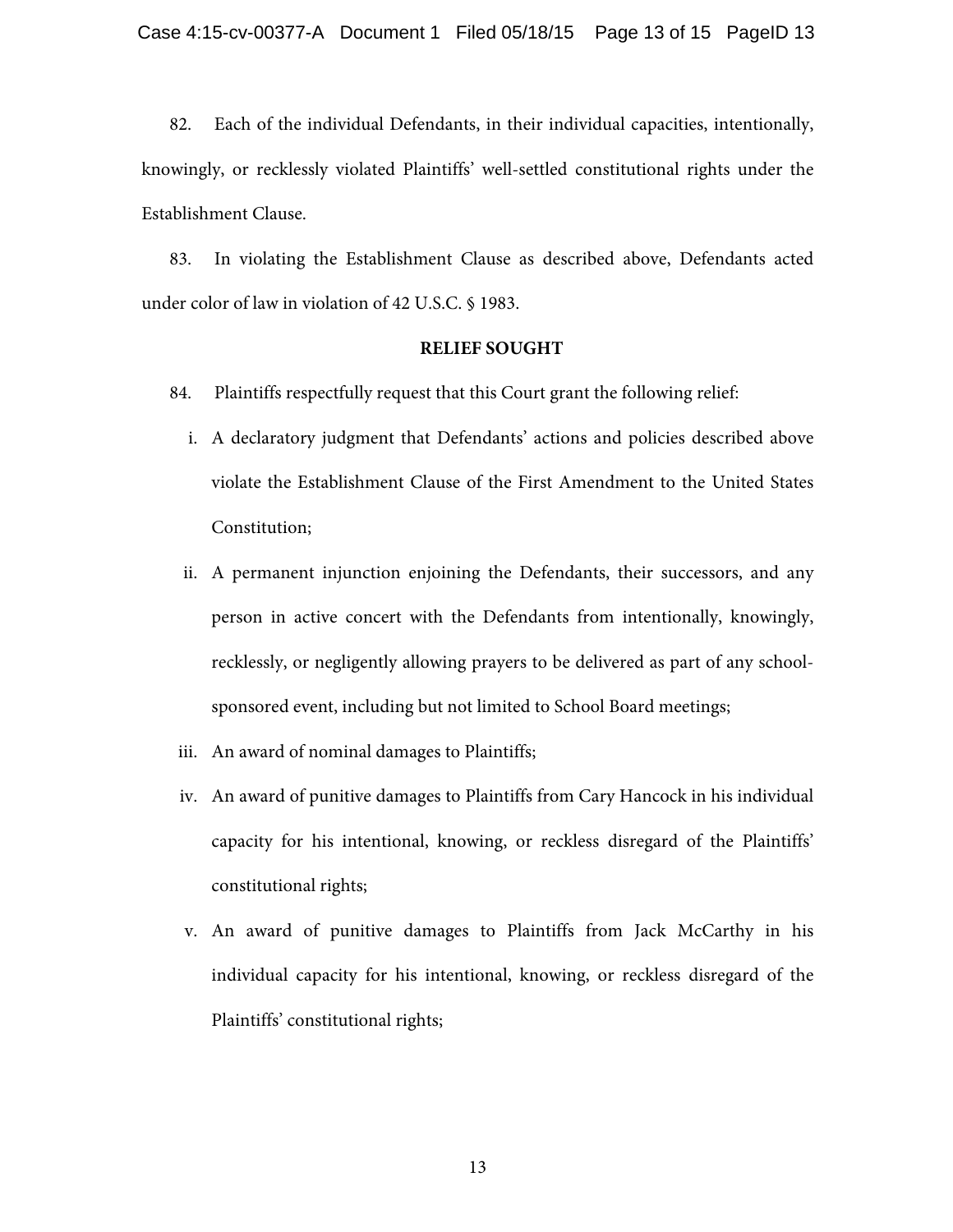- vi. An award of punitive damages to Plaintiffs from Dolores Webb in her individual capacity for her intentional, knowing, or reckless disregard of the Plaintiffs' constitutional rights;
- vii. An award of punitive damages to Plaintiffs from Joe Tolbert in his individual capacity for his intentional, knowing, or reckless disregard of the Plaintiffs' constitutional rights;
- viii. An award of punitive damages to Plaintiffs from Brad Greene in his individual capacity for his intentional, knowing, or reckless disregard of the Plaintiffs' constitutional rights;
- ix. An award of punitive damages to Plaintiffs from Richard Davis in his individual capacity for his intentional, knowing, or reckless disregard of the Plaintiffs' constitutional rights;
- x. An award of punitive damages to Plaintiffs from Ralph Kunkel in his individual capacity for his intentional, knowing, or reckless disregard of the Plaintiffs' constitutional rights;
- xi. An award of Plaintiffs' attorneys' fees, expenses, and costs reasonably incurred in prosecuting this action pursuant to 42 U.S.C. § 1988(b); and
- xii. An award to Plaintiffs of such other relief as this Court deems just and proper.

May 18, 2015

Respectfully submitted,

s/Patrick Luff

PATRICK A. LUFF Luff Law Firm, PLLC 1350 Bandera Highway